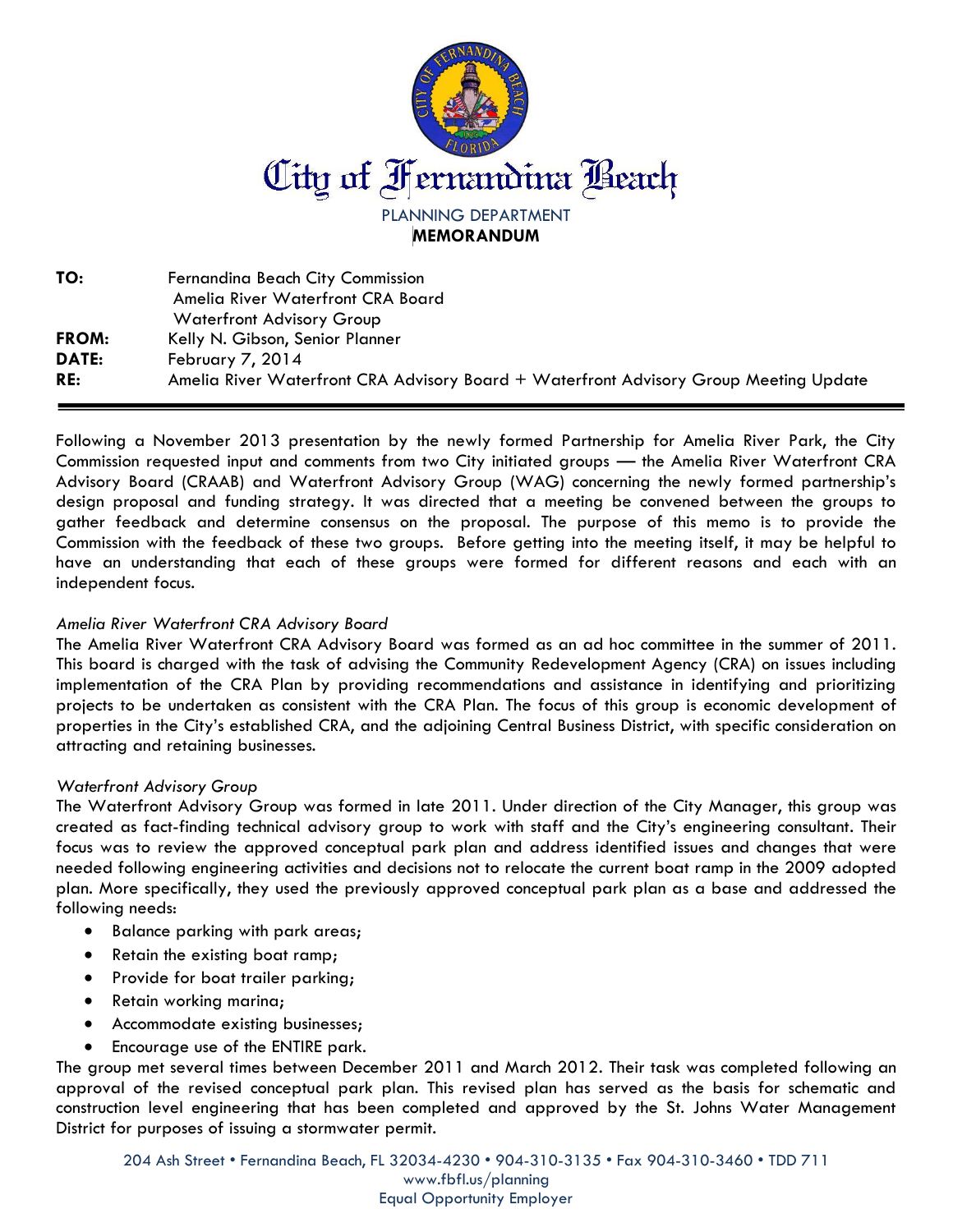On January 23, 2014, the Amelia River Waterfront CRA Advisory Board and the Waterfront Advisory group held a joint special meeting to discuss the Partnership for Amelia River Park's proposed design and funding strategy for improvements in the waterfront park area. This area is identified or commonly known as parking lots A+B (publicly owned waterfront lots). At the meeting, City Planning staff provided an overview of the various efforts towards establishing and planning for a waterfront park over the past 20+ years. Staff then turned the meeting over to the Partnership for Amelia River Park to introduce and explain their rationale behind a new design strategy and funding approach. The meeting lasted just over two hours. **The general consensus of both groups is that they would really like to see something happen and progress towards a waterfront park . They were supportive of the identified funding strategy, but neither group is interested in getting into the park design planning process again**.

Despite their consensus for progress, **the groups offered divergent opinions on the park's revised design strategy**.

- The Waterfront Advisory Group supports use of the currently approved 2012 plan because it includes the representation and input of so many stakeholders over 20+ years of planning. Further, the City has already completed a number of steps in engineering the park to achieve the design set forth in the approved conceptual plan.
- The Amelia River Waterfront CRA Advisory Board supports the proposal of the newly formed Partnership in the interest of getting something done soon.

The following is a listing of the discussion and thoughts from each of the boards for your consideration.

General thoughts from both groups:

- Do we want a park at the waterfront or parking? (If park is built, we will move parking elsewhere.)
- Adjust parking arrangement in C+D to create more parking
- Opportunity to make needed infrastructure improvements (vs. focus on parking) o If stormwater improvement is neutral or positive, great!
- Front Street needs infrastructure improvements- want to make sure that this proposal doesn't preclude needed improvements
- Consider the timing of grants and ability to stay on schedule
- Stormwater questions should be negligible to limited based on Water Management District input
- Is it possible to compare the cost of the originally approved plan in this section (lots  $A+B$ ) vs. the new proposal cost?

## WAG:

- Prior planning was no net loss of parking within the plan because that was always a priority at the Commission level; this proposal seems like reinventing the wheel and could be hard to sell parking proposals
- Go with the original plan- It can be phased and use public/private partnerships to fund
- Lot B is different than the original plan's Lot B
- Why not just build original park plan and complete only one section?
- This approach may discourage completion of the rest of the park? OR Maybe it will encourage it? Either way this should be considered.
- This approach involves a lot of moving parts and NO ONE wants to be here for five more years.
- Question the idea that the park design is being driven by need to generate revenue
- Be careful about going back in time with any changes! Does this approach eliminate the engineering work that has already been completed? Think about what will actually get approved and what will get the biggest bang for the buck.
- Concern that if this is built then the rest will never get done.